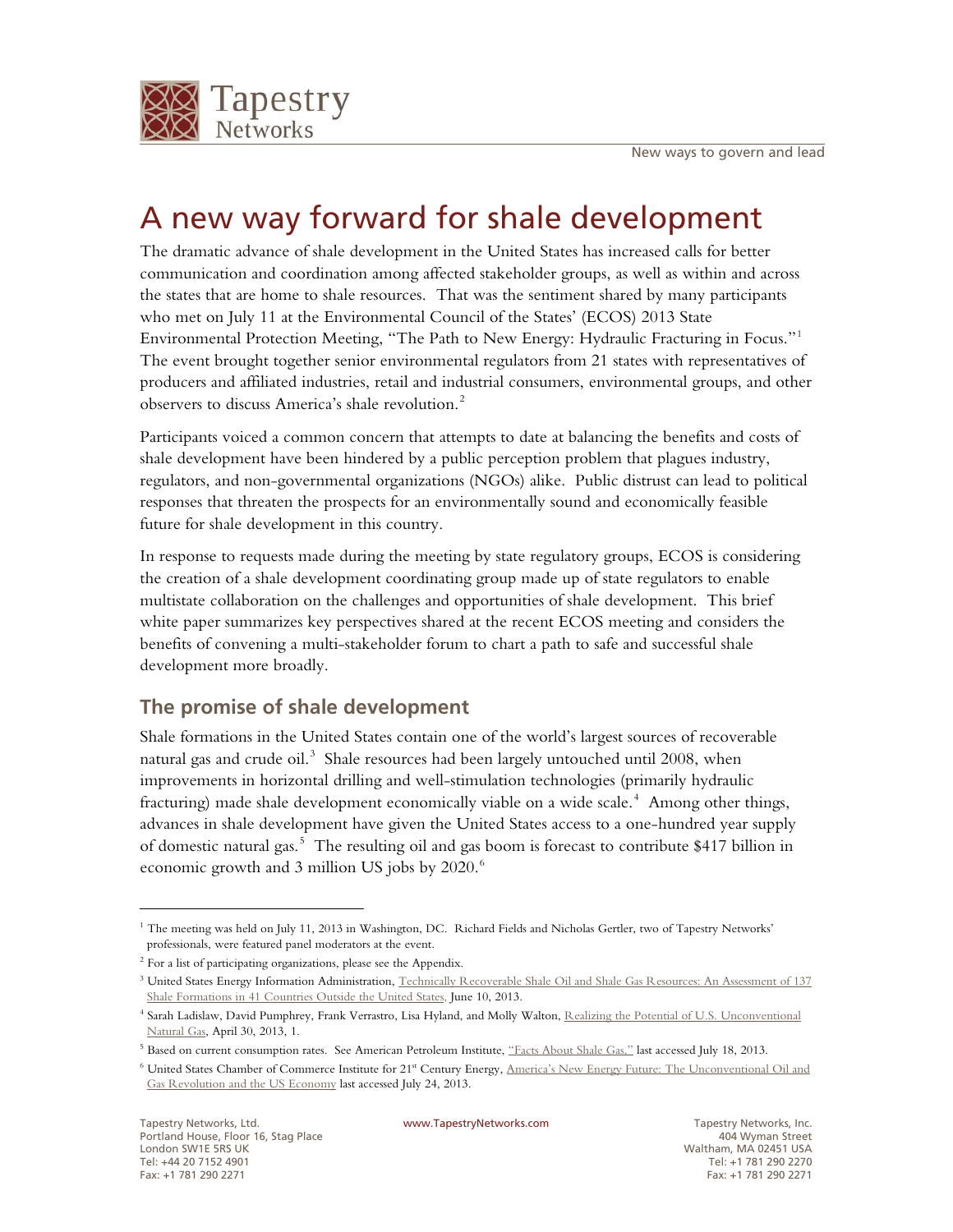

Meeting participants identified important benefits of shale development beyond economic growth alone. For example, a further decline in energy imports and a resurgence in domestic manufacturing could substantially alter trade balances and US foreign policy. "Shale development is the biggest thing to happen to US manufacturing in the last 50 years, moving from an industry in decline to one growing as a result of new competitive advantage" one participant said; such effects will be particularly noticeable in energy-intensive industries and chemicals. Shale development also opened the door to increased reliance on gas-fired plants in the overall electrical supply mix, which means reduced emissions profile wherever coal is the substituted fuel.

#### **The challenges of development**

Risk attends any resource extraction activity, and some opponents of hydraulic fracturing say that the method is riskier and inherently more damaging than traditional oil and gas production techniques. Fracturing consumes large quantities of fresh water, relies on a fluid that includes a variety of potentially harmful chemicals, and whose injection has been implicated as a potential cause of earthquakes. Methane, the principal component of natural gas, is a greenhouse gas up to 105 times stronger than carbon dioxide,<sup>[7](#page-1-0)</sup> may leak during production, transportation, or storage, and may reduce the potential greenhouse emissions savings that natural gas otherwise enjoys when compared to coal and other energy sources.

Shale development also presents substantial challenges to the local communities where production occurs. Residents in shale development areas may complain about noise, odor, and heavy truck traffic, among other impacts. One participant isolated one element of the horizontal drilling process in order to put the local effects in perspective: "Let's focus just on the water needed to frack a single well. Without a dedicated pipeline, each well requires 800 to 1,000 water tanker trips." A sizable workforce is often required during the exploration and drilling phases of development. As a result, an active shale play can strain transportation, education, health, and government enforcement resources, particularly in smaller, rural communities. "There are the classic challenges associated with development, but some I'd never expect," one regulator said. "There's been a clash of cultures with 60,000 workers going into rural communities. We've gone from a rural agricultural society to a rural industrial society."

Responses to these very real difficulties are often complicated by overlapping legal and regulatory interests. Shale development activities often fall within the jurisdiction of multiple layers of federal, state, and local government agencies, and often across multiple agencies within each layer (for example, states often have departments of environmental protection, public health, and natural resources). As producers, environmental groups, and community organizations seek to advance their competing interests within and among these bureaucracies, they only add to the existing coordination problems that shale development presents.

<span id="page-1-0"></span><sup>&</sup>lt;sup>7</sup> See Tom Zeller, ["Methane Losses Stir Debate on Natural Gas,"](http://green.blogs.nytimes.com/2011/04/12/fugitive-methane-stirs-debate-on-natural-gas/) New York Times; Green, April 12, 2011.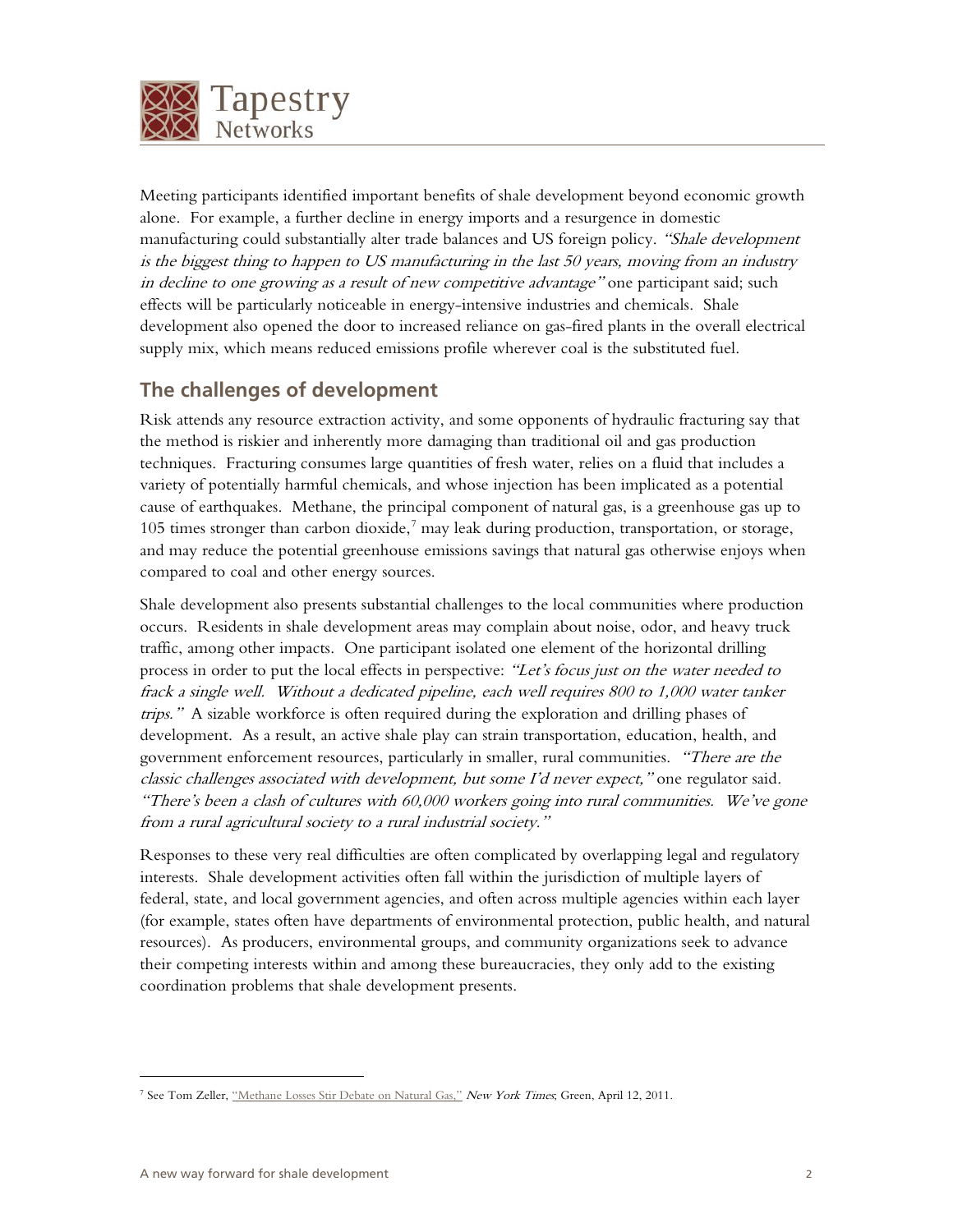

## **The public trust deficit**

Some observers regard shale development enterprises as guilty until proven innocent and are quick to condemn them for environmental contamination and adverse health effects that they predict as inevitable consequences of shale development. This animosity is directed not only at industry developers, but also at regulators and other industry watchdogs. "Communities sometimes feel as if no one is listening," one environmental NGO representative said. Some regulators noted that the public is "increasingly skeptical" and "not convinced that we are protecting their health," despite concerted efforts to communicate more effectively with community groups and other stakeholders. Meanwhile, activists claim that regulators are biased or ineffective, or, as one put it, "either incompetent or corrupt."

Skepticism about shale development and distrust of its proponents has been widely publicized, even celebrated, in the media. Since the release of the feature film *Gasland*, opponents of shale development have enjoyed prominent national and local media coverage, and increased attention in the all-important social media arena that influences the political and consumer attitudes of more and more Americans.

Shale development stakeholders have been challenged to respond to these criticisms in a way that promotes public trust. Several meeting participants said that the "trust deficit" could be traced to a lack of available, user-friendly data in support of the argument that shale development is safe. Existing studies do not assuage these concerns: they are often viewed as biased, or at best incomplete. Several participants noted the importance of rigorous study design, data collection, and peer-reviewed research, particularly on issues surrounding water and air quality. For others, it is not the data itself but its interpretation that is the primary concern. "In all areas of our work, we make policy decisions based on the best available data," one regulator said. The real challenge is being able to analyze the data effectively and explain what it means. "We are having a hard time responding when a resident asks, 'Can you promise me that in 50 years, my family will be unharmed?'"

#### **The cost of distrust**

Lack of trust adds a strong emotional element to shale development challenges that are already difficult from a technical and regulatory standpoint. Some producers have attempted to influence public opinion through efforts to highlight positive arguments for shale development, engage with key stakeholder groups more thoughtfully, and offer to go beyond minimum regulatory requirements in the direction of a voluntarily imposed set of best practices subject to iterative review and modification. For their part, many state regulators have sought out new, more effective ways to engage with local communities and environmental groups.

Despite all this hard work, many ECOS meeting participants suggested that existing efforts to regain public trust have proven unsuccessful so far. "This shale development boom has changed the public's trust in government," one state regulator said. "Communities now feel that we are in bed with industry."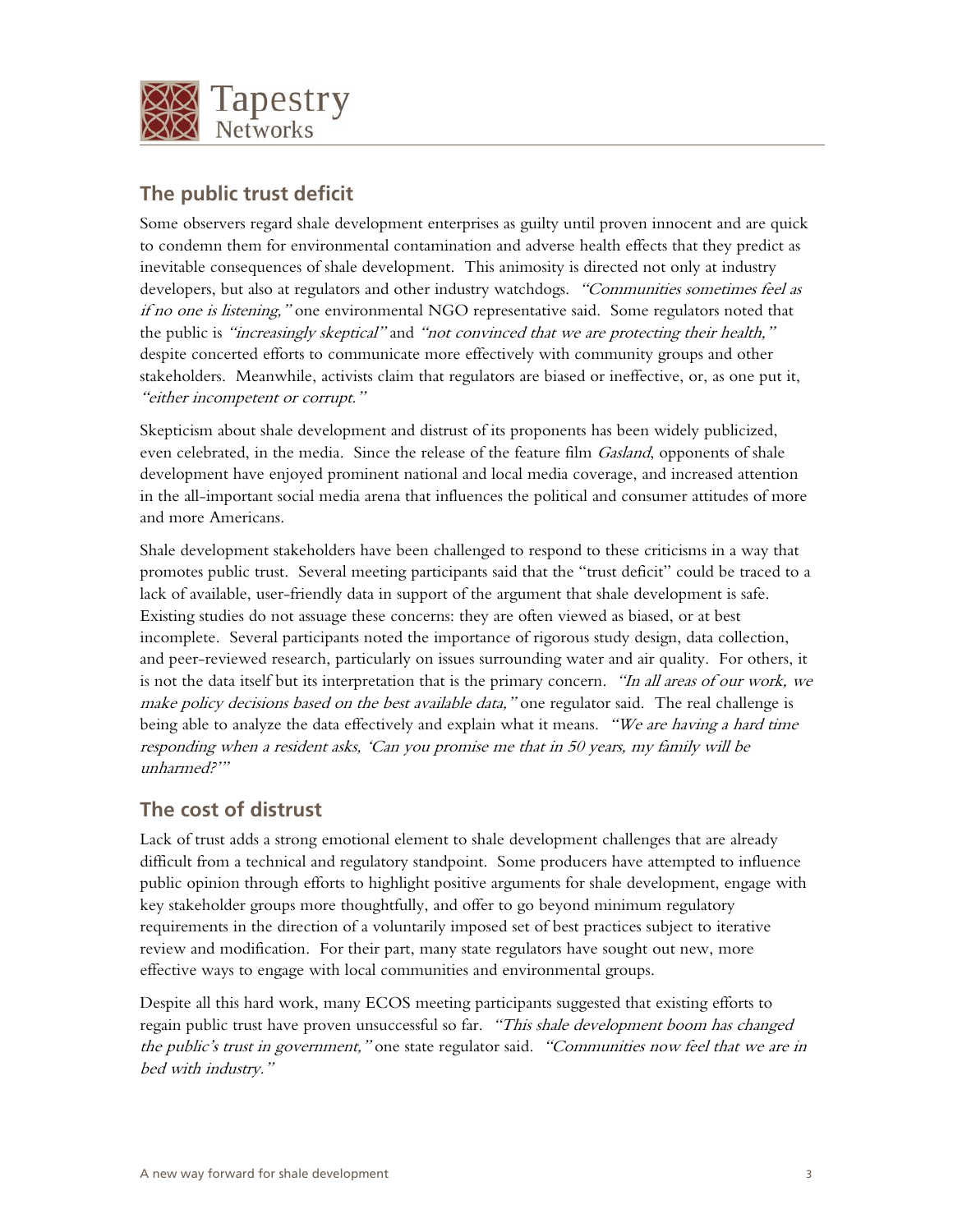

The public trust deficit has led a wide variety of state and local governments, including New York State; Pittsburgh, Pennsylvania; Longmont, Colorado; and Mora County, New Mexico, to severely restrict or ban shale development. Mistrust of producers, regulators, NGOs, and the system itself has eroded the social license to operate and jeopardized the future development of certain shale resources.

## **A new way forward**

In response to the compelling case made by meeting participants for greater coordination, ECOS is considering establishing a forum in which state regulators could both learn from each other and coordinate their activities in the shale development space.

Many meeting participants called for going outside the regulatory box in order to set up new forums where a broad range of stakeholders could address critical shale development issues. As one state regulator concluded, "If you don't work with all relevant stakeholders, you miss essential facts." In this highly charged and technically complex area, properly balancing benefits and risks – and perhaps as importantly, communicating to the public how that balance is struck – requires a steep rise in the current level of trust and collaboration among stakeholders.

Because regulators will be the ultimate arbiter of standards, practice, and penalties, a path toward the right set of regulations and other accepted practices may offer a glimpse of the way forward. Multi-stakeholder forums that include representatives from industry, regulatory bodies, and relevant NGOs could develop a working set of model regulations that could be tailored to local needs, identify additional voluntary standards where model regulation is not appropriate or desirable, determine areas where more research is needed, and pilot studies of scalable solutions to discrete challenges. Tapestry Networks will continue to work on designing an action-oriented multi-stakeholder forum to address the challenges of shale development.<sup>[8](#page-3-0)</sup>

<span id="page-3-0"></span><sup>&</sup>lt;sup>8</sup> To learn more about Tapestry's progress in this area, please visit our website[, Shale Development](http://www.tapestrynetworks.com/progress/emerging-initiatives-shale-development.cfm)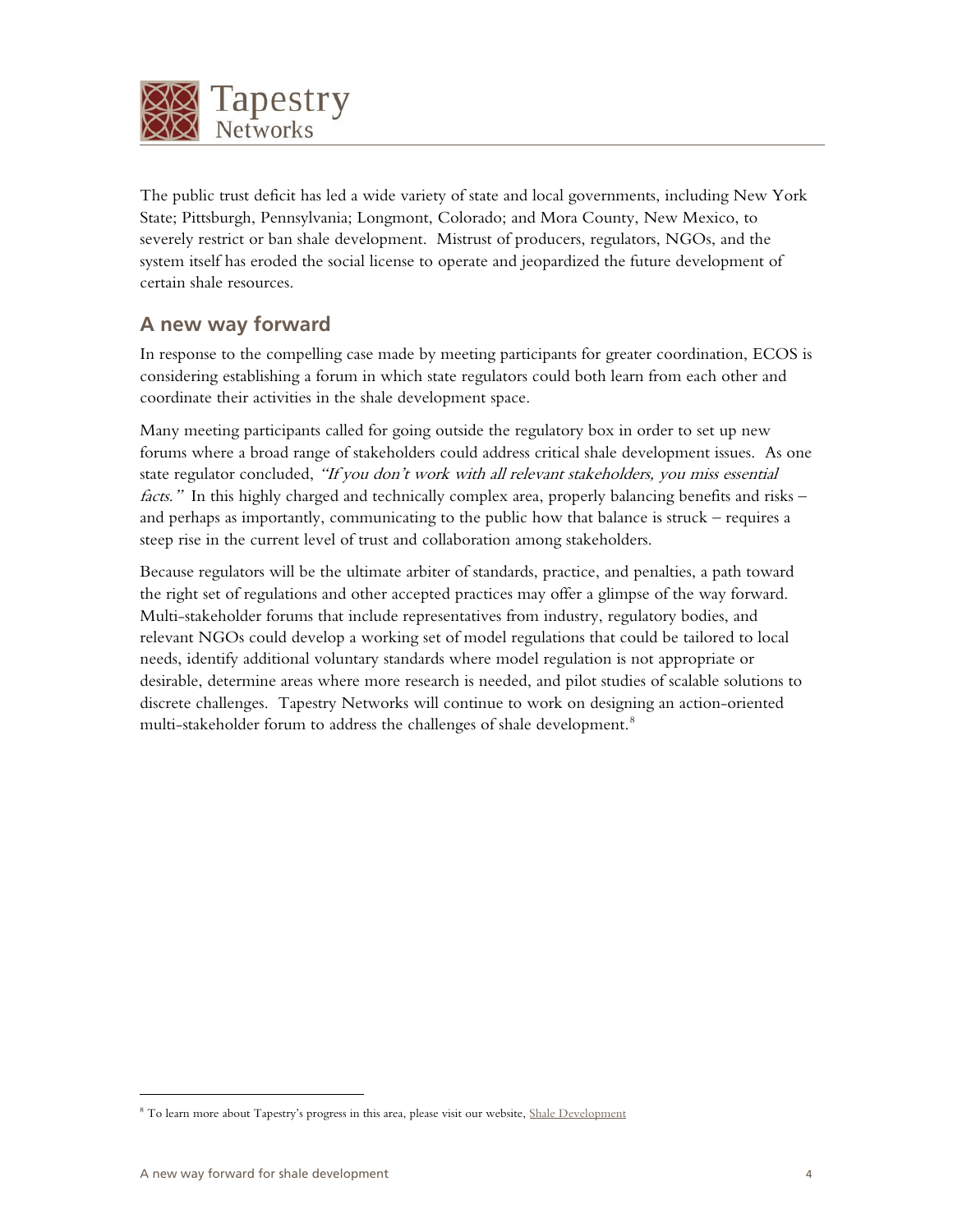

### **About Tapestry Networks**

Tapestry Networks specializes in forming working partnerships that embrace the public and private sector with the aim of improving civil society as a whole. The participants in these networks are respected leaders drawn from key stakeholder organizations who realize the status quo is neither desirable nor sustainable. Tapestry is built on the premise that relatively small groups of well-positioned leaders, seeking a goal that transcends their own parochial interests and which benefits everyone, can make progress toward that goal through the collaborative networkbased approaches that Tapestry designs and leads.

Tapestry has used this network approach to address critical and complex challenges in healthcare, corporate governance, and financial services – arenas in which private and public interests intersect and interact. Over 200 non-executive directors from over 50 of the Fortune Global 100 companies participate in our corporate governance networks. Non-executive directors, CEOs, and top management from over 35 of the largest financial institutions participate in our financial services work. In healthcare, we have a track record of moving from diverse and divergent perspectives amongst senior decision makers across EU member states to shared strategies, specific recommendations, and real-world pilots of therapeutic medicines. In all our work, we bring our deep experience of partnering effectively across public-private boundaries as a catalyst of progress, our credibility as a trusted neutral agent in pursuit of change, and our close connection to market forces through work with senior executives across all our sector initiatives.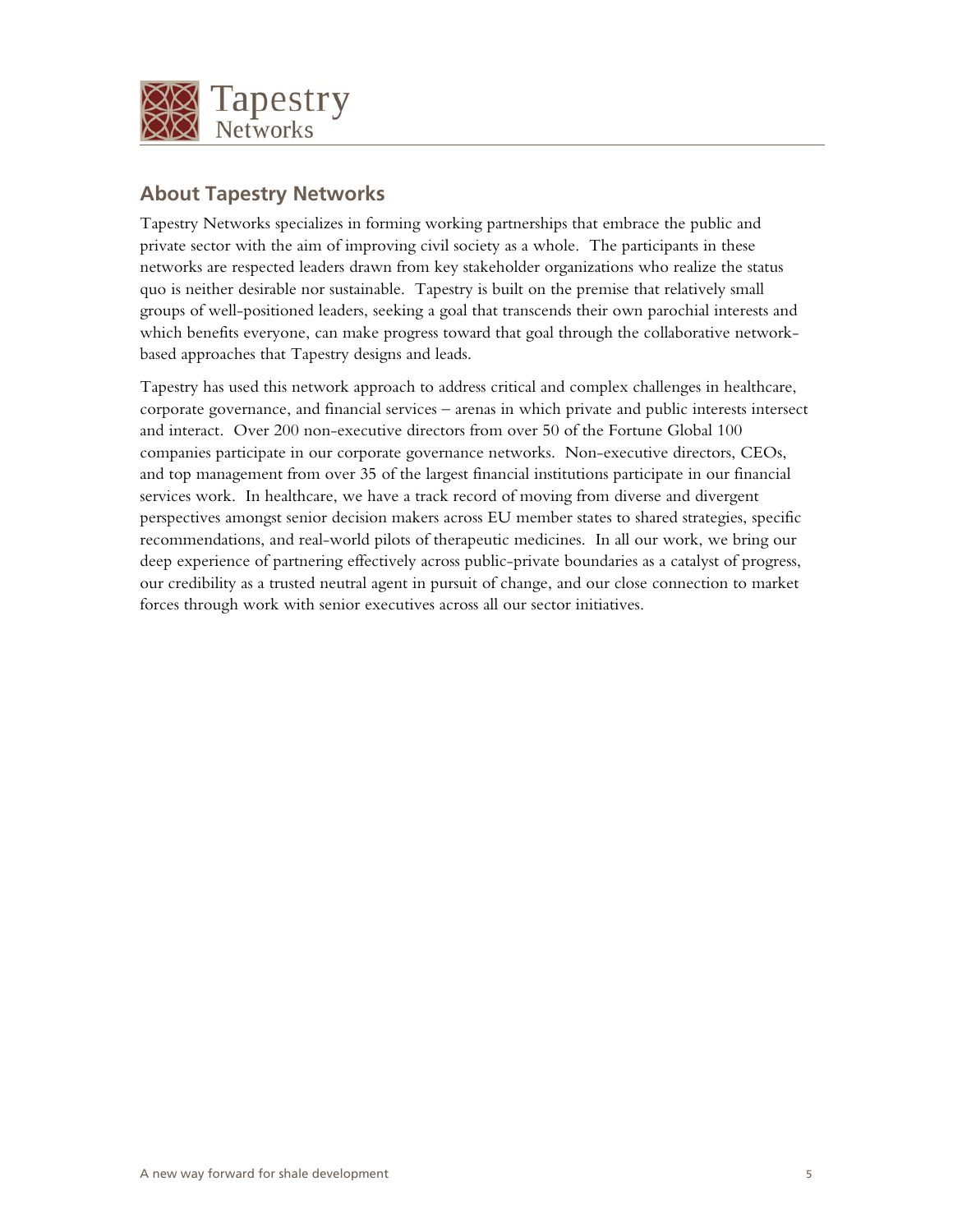

### **Appendix: Participating organizations**

The following organizations participated in the July 11, 2013 ECOS meeting:

- Access Midstream Partners
- American Chemistry Council
- American Gas Association
- American Geophysical Union
- American Petroleum Institute
- America's Natural Gas Alliance
- Arkansas Department of Environmental Quality
- Association of Clean Water Administrators
- Association of State Drinking Water Administrators
- BHP Billiton Petroleum
- BP America
- Center for Sustainable Shale Development
- CGI
- Chesapeake Energy Corporation
- Clean Energy Report
- Colorado Department of Public Health and Environment
- Connecticut Department of Energy & Environmental Protection
- Delaware Department of Natural Resources and Environmental Control
- Eastern Research Group
- EcoReg Matters Ltd
- Edison Electric Institute
- Energi Insurance Services
- EnergyWire
- Environmental Council of the States
- Environmental Defense Fund
- GE Power & Water
- **HDR** Engineering, Inc.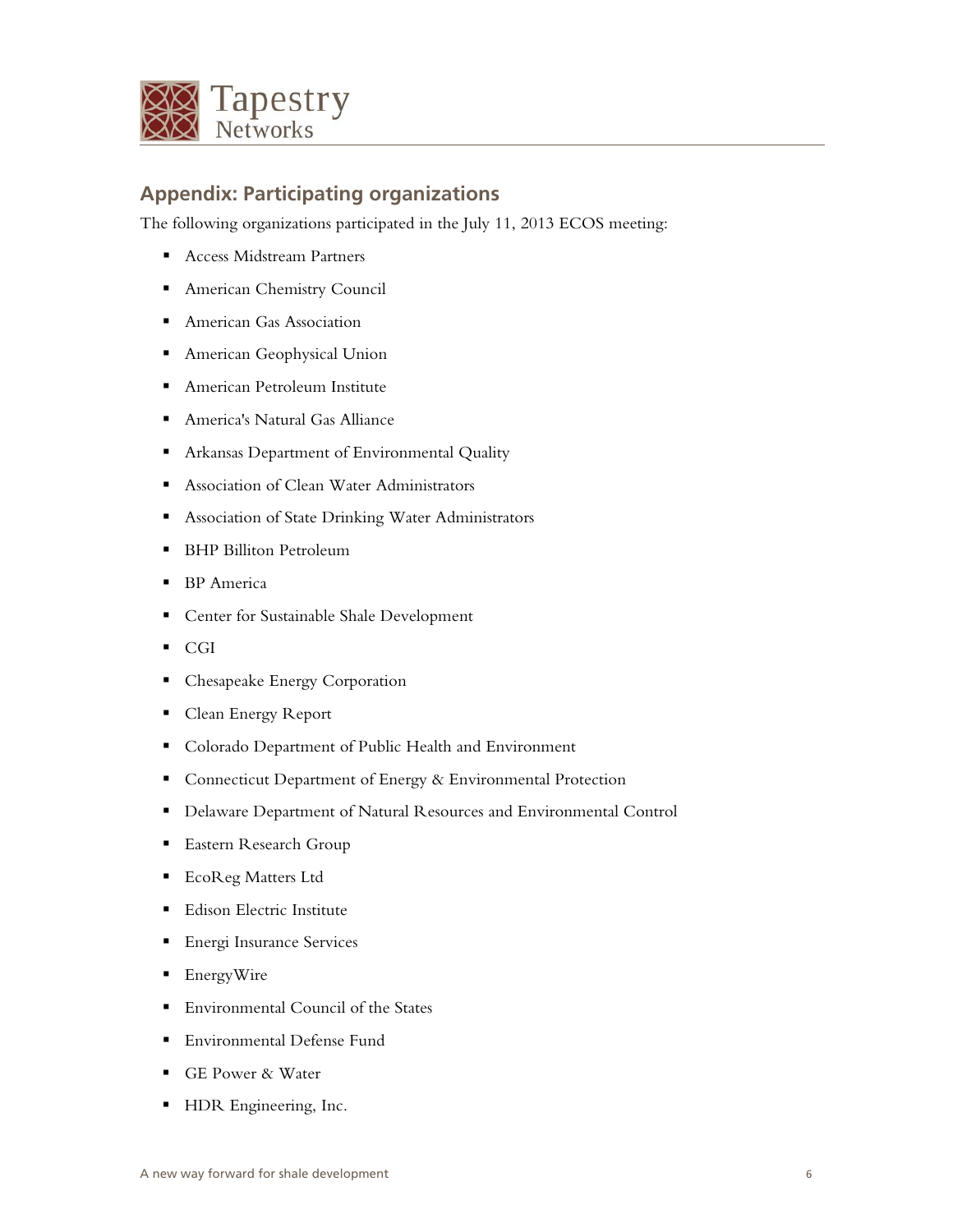

- Herbert W. Hoover Foundation
- Hess Corporation
- Inside EPA
- Joe Tanner & Associates
- Kansas Department of Health and Environment
- KG Strategies, LLC
- Koch Companies Public Sector
- **LI-COR Biosciences**
- Maryland Department of the Environment
- **Michigan Department of Environmental Quality**
- Minnesota Pollution Control Agency
- **Montana Department of Environmental Quality**
- National Governors Association
- **National Strategies LLC**
- Natural Resources Defense Council
- Nebraska Department of Environmental Quality
- Nevada Division of Environmental Protection
- New Hampshire Department of Environmental Services
- NGA Center for Best Practices
- North Dakota Department of Health
- **•** Occidental Petroleum Corporation
- Ohio Environmental Protection Agency
- Oregon Department of Environmental Quality
- Pennsylvania Department of Environmental Protection
- Pennsylvania Environmental Council
- Picarro
- Schiff Hardin LLP
- Southwestern Energy Company
- Stateside Associates